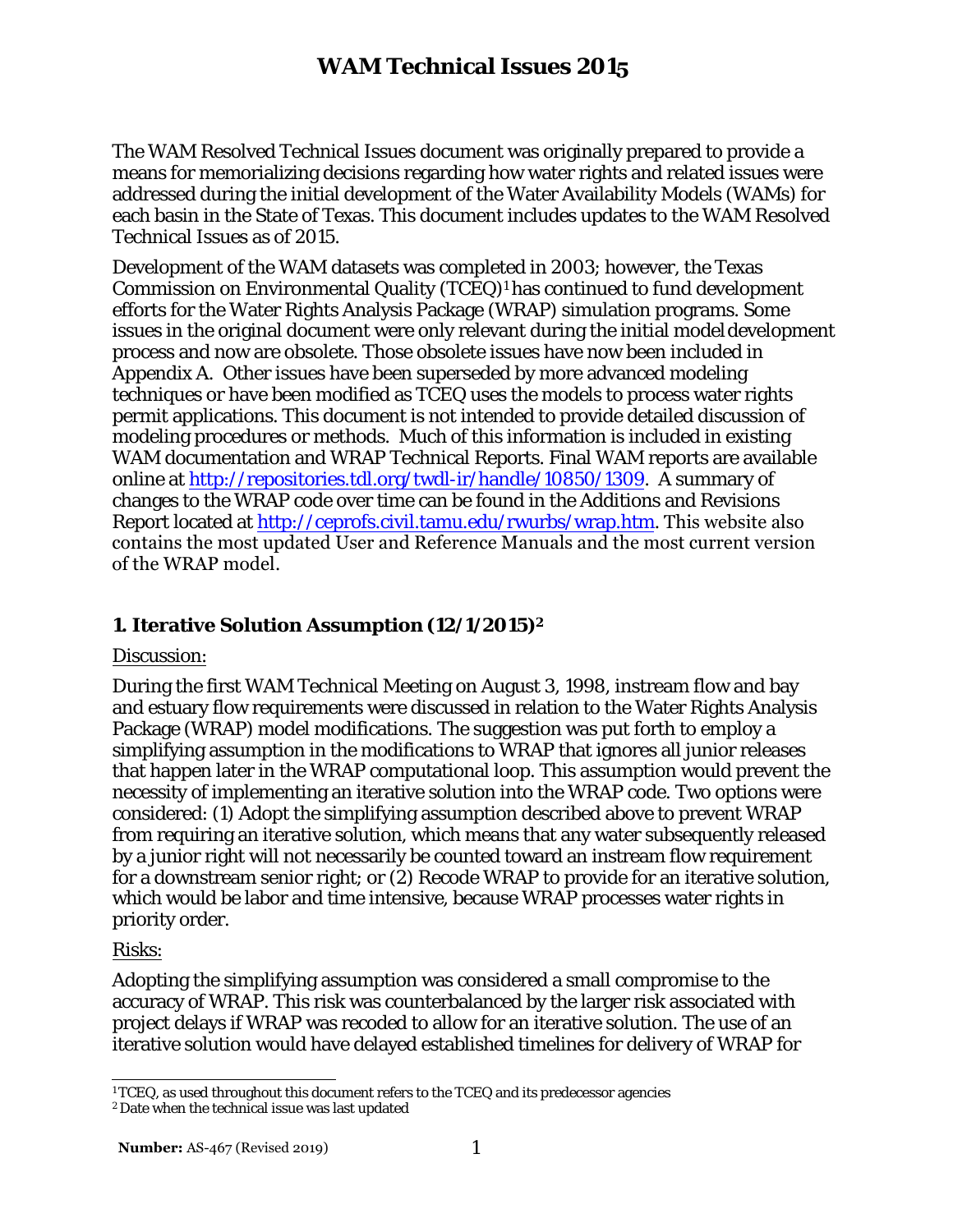development of the WAM for the first basin. Depending on the actual time it would take to recode WRAP, this reprogramming could have resulted in the TCEQ not meeting the legislatively mandated deadlines of developing water availability models for six river basins by December 1999.

## Benefits:

Use of the simplifying assumption was considered to have substantially lessened the complexity and associated costs of the WRAP code and would have only affected senior water rights with instream flow restrictions. In addition, it would have only affected these senior rights under conditions where an upstream release is made for a junior permit.

## Decision:

It was decided that the simplifying assumption would be used in the modifications to WRAP, which ignores all junior releases occurring later in the WRAP computational loop, thereby nullifying the need for an iterative solution in the WRAP code. The WAM Management Team conditionally approved use of the simplifying assumption with the stipulation that consideration be given to modifications to allow WRAP to iterate and account for junior releases in some future version of the model.

## Update - 2015

As noted, the original version of WRAP only included the simplifying assumption. Additional functionality was added to WRAP in 1999, August 2003, and January 2009. User specified options allow senior water rights to have access to water made available by junior water rights from return flows or hydropower releases, allow reservoir releases to be excluded from meeting instream flow targets (Hale Clause), allow the user to enable options for specific water rights or for an entire basin, and allow the user to record regulated and available streamflows for both a first and second pass through the water rights simulation loop.

# **2. Streamflow Restrictions Associated with Permits (12/1/2015)**

## Discussion:

Streamflow restrictions are special conditions included in water rights permits to help protect downstream senior water rights and/or sustain viable aquatic communities. This issue deals with the implementation of streamflow restrictions associated with permits. The origin of this issue was the question of whether or not streamflow restrictions associated with a permit are special conditions of the permit and, therefore, retain the same priority date as the permit with which they are associated. The options considered were: (1) to require that streamflow restrictions associated with permits be included in the WAM datasets with the same priority date as the permit; or (2) not to require the inclusion of streamflow restrictions associated with permits in the WAM datasets.

## Risks:

During the course of discussion regarding this issue, the determination was made that streamflow restrictions associated with permits do retain the priority date of the permit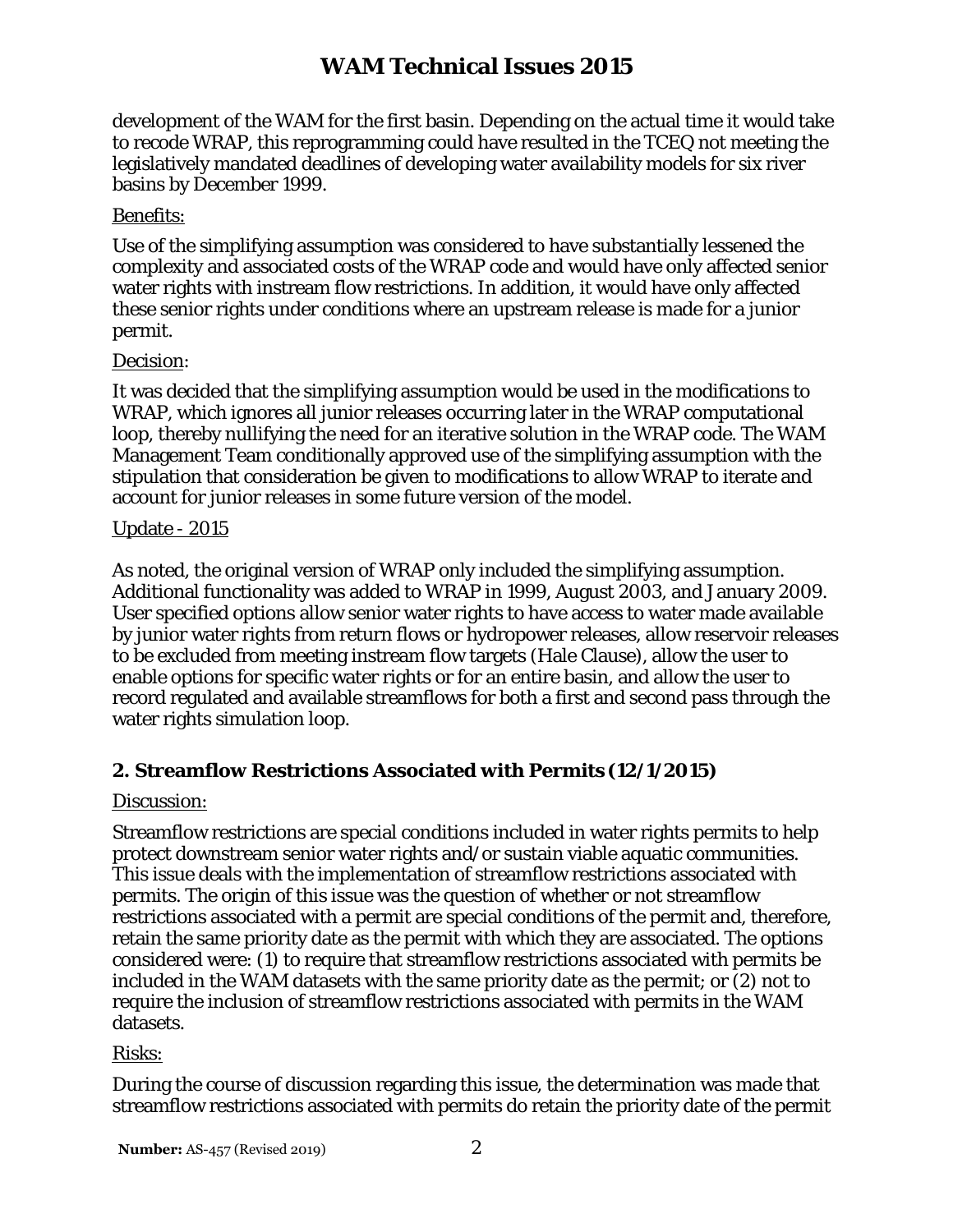with which they are associated. In this context, not requiring the inclusion of streamflow restrictions associated with permits in the WAM datasets would be inconsistent with TCEQ policy and the prior appropriation doctrine upon which it is based.

## Benefits:

Requiring streamflow restrictions associated with permits to be included in the WAM datasets with the same priority as the associated permit was considered to be consistent with TCEQ policy and the prior appropriation doctrine.

## Decision:

It was determined that streamflow restrictions associated with permits would be applied to a water right at the priority date of the water right or amendment so that the streamflow restriction would be satisfied before allowing diversions and impoundment. Additionally, it was decided that diversions and impoundments may be shorted by the amount of streamflow required to meet the streamflow restriction. In essence, a streamflow restriction can be thought of as possessing a priority immediately senior to the water right with which it is associated. Modifications to the WRAP model were incorporated to ensure that streamflow restrictions are processed in accordance with the prior appropriation doctrine.

## Update – 2015

Functionality to model streamflow restrictions associated with new water rights or amendments were included in WRAP in 1999 and no further modifications have been made.

# **3. Conservation Storage Protection (12/1/2015)**

## Discussion:

During the initial WAM Technical Meetings, there was discussion of when a junior water right would need to pass inflow or streamflow to fill storage in a downstream senior reservoir. The discussion centered on the question of the legal definition; i.e., does a strict definition of the prior appropriation doctrine require a junior right to pass all streamflow until a downstream senior reservoir is full?3 Historically, this issue has been addressed in various ways, including allowing diversions after the reservoir is less than full (80%, 50%). The options considered were: (1) to allow junior upstream diversions and impoundment to take place after the senior reservoir is less than full; or (2) to require the senior reservoir's permit be fully satisfied before any allocation of streamflow to a junior permit could be met.

## Risks:

The risk embodies what is perhaps the letter of the law conflicting with reality. During normal operations, a junior right may be allowed to divert or impound before a downstream senior reservoir is completely refilled. However, as a matter of policy, an application for a water right before the TCEQ must be evaluated in accordance with the

<sup>3</sup>In this context, an off-channel reservoir is not considered a downstream senior reservoir.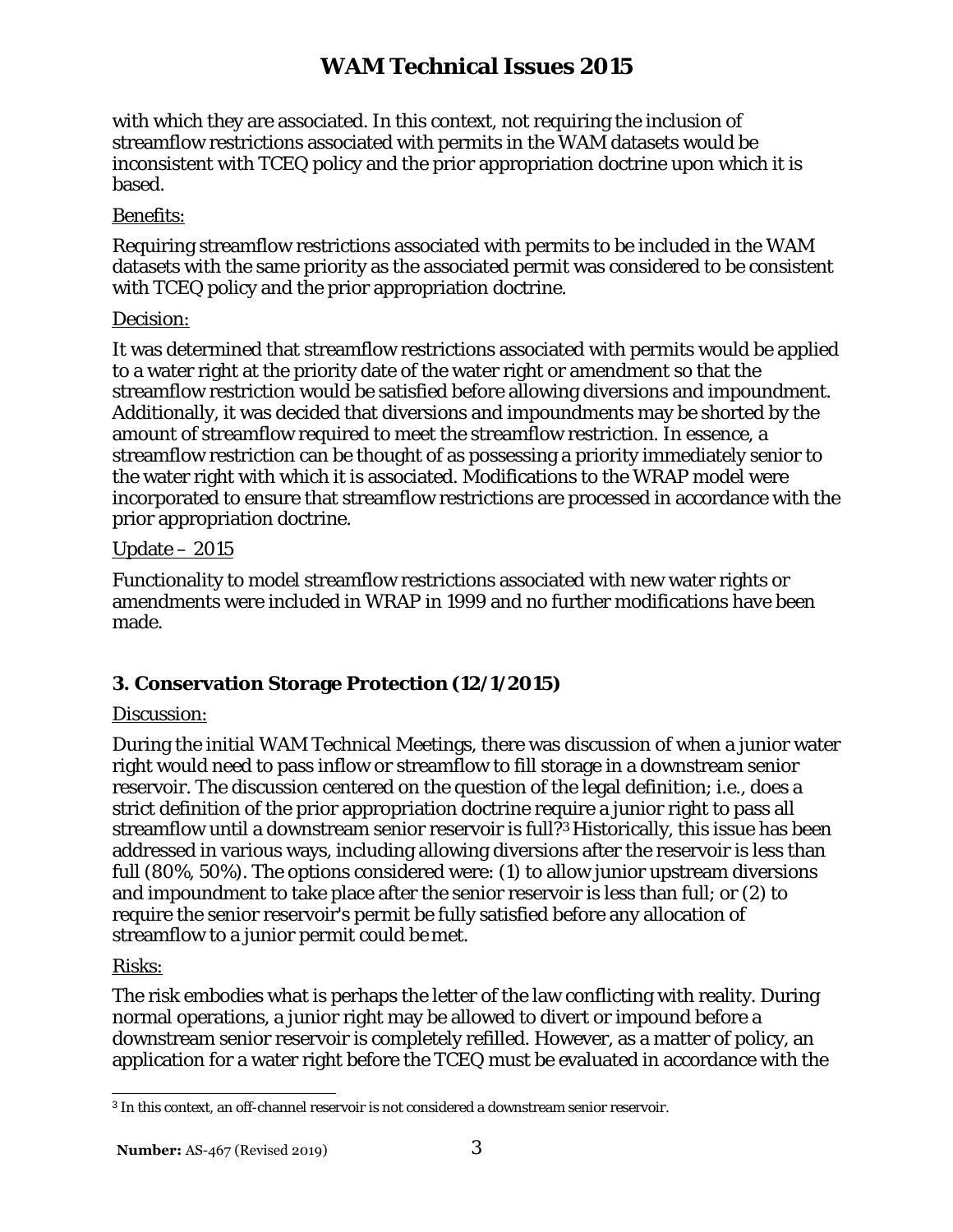letter of the law. Additionally, this decision affects the amount and timing of available water reported by the model.

#### Benefits:

The benefit of requiring that a senior reservoir's permit be fully satisfied before any allocation of streamflow to a junior permit is that the estimates of available water will then be consistent with how the TCEQ would estimate available unappropriated water in a permitting setting. The benefit of allowing diversions after the reservoir is less than full is that it may more closely mimic how reservoirs are physically operated and could provide more realistic estimates of available water in certain cases.

#### Decision:

As specified in the Texas Water Code, a water right entitles the holder to impound, divert and/or use State water. The priority of a water right is based on the priority date in the permit or certificate of adjudication, and as between appropriators, the first in time is the first in right. In addition, all water rights are granted with express language, stating that such rights are granted subject to all senior and superior rights. It was decided that the accounting of all available water in the new water availability models should be handled in strict accordance with the statutory requirement of first in time is first in right, both for diversions and/or storage of water. Such accounting would assure that the basic elements of determining how much water is really available would be consistent with the Texas Water Code. It was determined that the models should be developed with the flexibility to evaluate the amount of water available if something less than a strict priority basis is used. Such cases would allow a planning region to evaluate various water supply options such as allowing an upstream or downstream diverter, or reservoir owner, the opportunity, through marketing, to purchase rights for either the upstream capture or passage of water downstream. The WAM Management Team recommended that a strict interpretation of the prior appropriation doctrine be followed for all WAM modeling, which requires that a senior water right be fully satisfied before a junior water right can divert or impound water. In addition, the WAM Management Team also recommended that the option of allowing junior diversions upstream at a variable percentage of full for individual reservoirs be added toWRAP.

#### Update – 2015

For permitting purposes, in accordance with the prior appropriation doctrine, all Full Authorization simulation versions of the TCEQ WAMs include all reservoirs at their fully authorized storage amounts and senior reservoirs are required to be 100% full before junior priority water rights can divert or impound water. TCEQ's Current Conditions simulation versions include all major reservoirs using the most updated available reservoir capacity information. The WRAP program includes functionality allowing the user to specify a lesser standard. A lesser standard for senior priority reservoir storage may be employed under certain circumstances agreed to by the water rights holders, and would be included in TCEQ's permitting models, provided any agreements to a lesser standard are included in the respective water rights.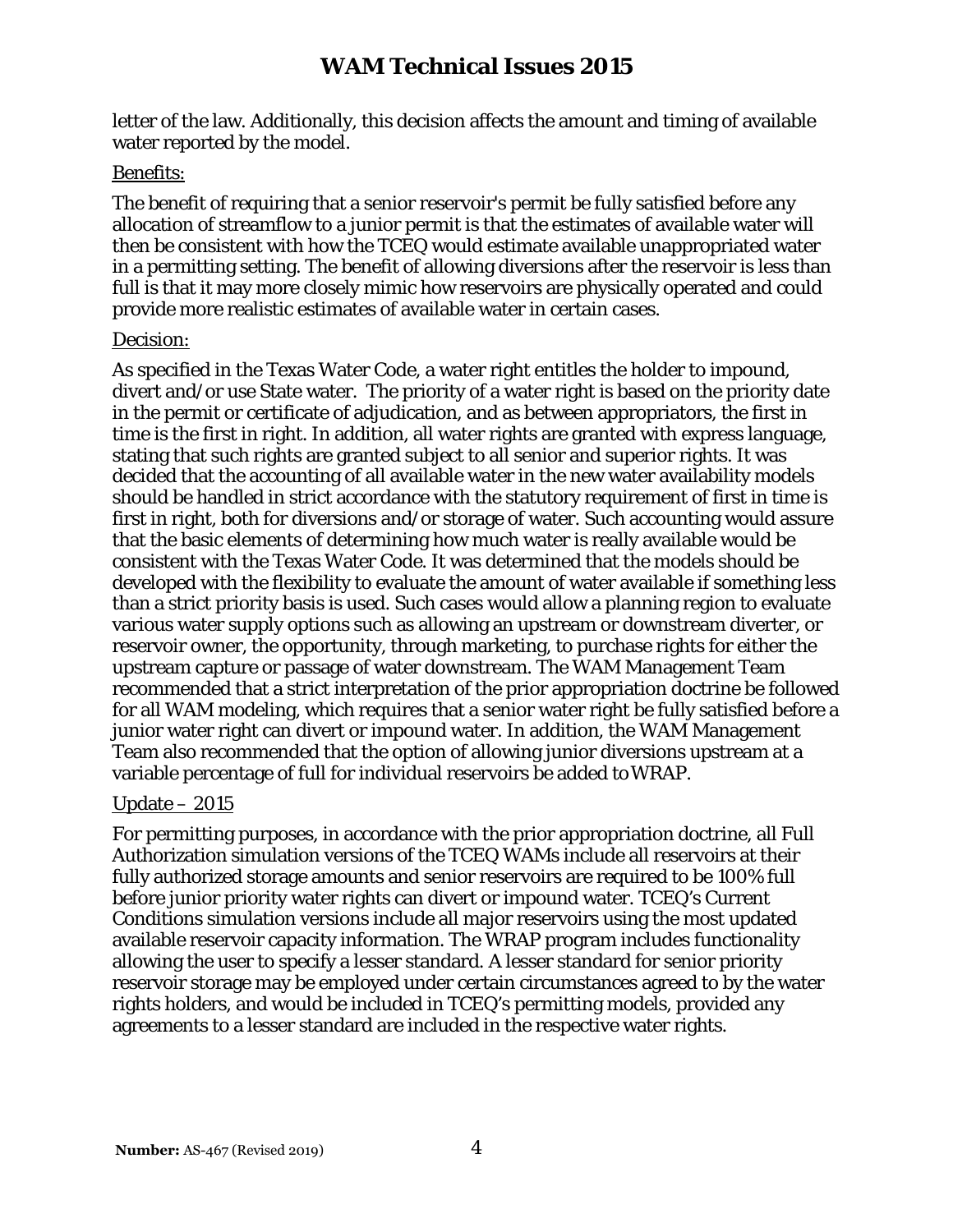## **4. Salt Water Diversions (12/1/2015)**

## Discussion:

This issue concerns whether or not to include salt water diversions in the WAMs. The TCEQ has issued water rights authorizing diversion and use of approximately 8 million acre-feet of water that is considered "saline" and these water rights can be found in the agency's records. (One example is a right to divert 4.2 million acre-feet of water from the Freeport Ship Channel that is held by Dow Chemical).

## Risks:

The WAM is strictly a river system model, and it is assumed for purposes of water availability that assumes that all diversions and impoundments are comprised solely of freshwater streamflows that are available for appropriation. Saline water rights are not dependent upon the availability of freshwater streamflows since they were permitted based on saline water in coastal bays, estuaries, and the tidal portions of streams and rivers. Including salt water diversions in the WAMs would imply that these diversions require a volume of freshwater to be appropriated from streamflow and would result in incorrect freshwater availability estimates.

Benefits:

None

Decision:

Since saline water diversions are dependent upon a supply of saline water from coastal bays, estuaries, and the tidal portion of streams and rivers, it was decided that incorporating them in the WAMs would incorrectly bias model results for freshwater water rights. Saline rights were not modeled in the WAMs. It was decided that they may be included in the models so the input data would reflect all of the existing water rights, but they would have to be incorporated in a manner that prevents them from diverting available fresh water.

# **5. Area/Capacity Curves (12/1/2015)**

## Discussion:

The WRAP program requires information that describes the relationship between both the surface area and volume of a reservoir as they vary with water surface elevation. These "area/capacity curves" are used in the calculations of evaporative loss and in the flow balance calculations. These curves are principally a function of the physical dimensions of the reservoir. However, due to sedimentation as a reservoir ages, these relationships change over time. The question that arose during the Technical Coordination Meetings was whether to use the original area/capacity curves developed when the reservoir was constructed (generally referred to as "as built") or to develop predicted area/capacity curves adjusted to some future time. The issue of adjusting reservoir sedimentation to the year 2030 arose to assist the Regional Planning Groups in their analysis.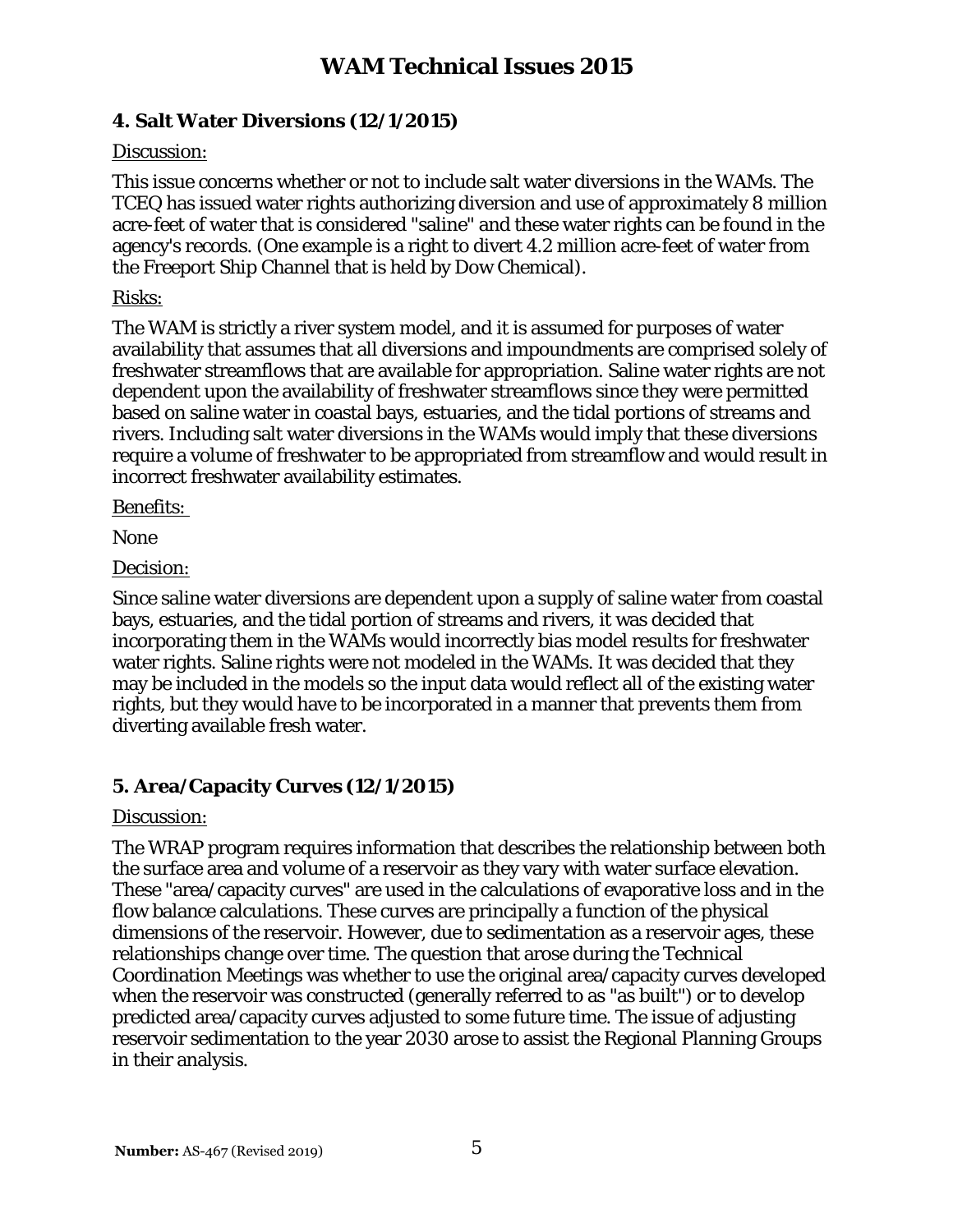# Risks:

Using projected sedimentation conditions (year 2030) in the WAMs would not provide estimates of the amount of permitted water legally available under a water right and likely would result in misleading results. Using area/capacity curves adjusted for sedimentation to the year 2030 would lessen the reservoir volume and allow junior water rights to access water available to a more senior reservoir under the senior permit holder's water right authorization.

## Benefits:

Adjusting reservoir sedimentation to that predicted for the year 2030 is consistent with planning analyses. For planning, and the accompanying analysis of "need", estimates of demands and available water are projected into the future.

## Decision:

It was decided that area/capacity curves that reflect the permitted volume (generally using the "as built" area/capacity information) would be used in the WAM Full Authorization simulation, along with full paper water rights and strict application of the prior appropriation doctrine. In the WAM Current Conditions simulation, it was decided that the area/capacity curves would be modified to reflect estimated year 2000 sedimentation conditions and that these area/capacity curves would be updated as new reservoir surveys may be completed in the future.

# **6. Net Evaporation (12/1/2015)**

#### Discussion:

There appear to be two different quantities being defined as "net evaporation" in the hydrologic industry. TCEQ defines the two separate quantities as: (1) net evaporation and (2) adjusted net evaporation. Both quantities are based on gross evaporation, which is calculated by multiplying observed pan evaporation by the appropriate pan coefficients. Net evaporation is derived by subtracting the observed precipitation from the gross evaporation, while adjusted net evaporation is derived by subtracting the effective precipitation from gross evaporation.4 The reason for this clarification is that both of these net evaporation quantities can be utilized in the calculation of naturalized flows and in the WAMs for simulating reservoirs. The appropriate evaporation quantity to use in simulating evaporation losses associated with a reservoir depends upon how inflows to the reservoir from its drainage area were developed. Net evaporation is adjusted for precipitation, which was observed (ideally) at the same location where the pan evaporation data were observed. Thus, the reservoir area the net evaporation rate is applied to is already adjusted for all of the inflow, which occurred as 100% of the precipitation that fell on the reservoir. In most cases, inflows to a reservoir are estimated by prorating flow from a similar drainage area to the drainage area of the

<sup>4</sup> Effective precipitation is defined as the quantity of precipitation which does not contribute to surface water flows in a subject watershed because of natural depletions (infiltration, consumptive use, interception, etc.). Effective precipitation is usually calculated by reducing observed precipitation by an estimate of precipitation that is expected to runoff and contribute to streamflow based on rainfall/runoff relationships in the subject watershed.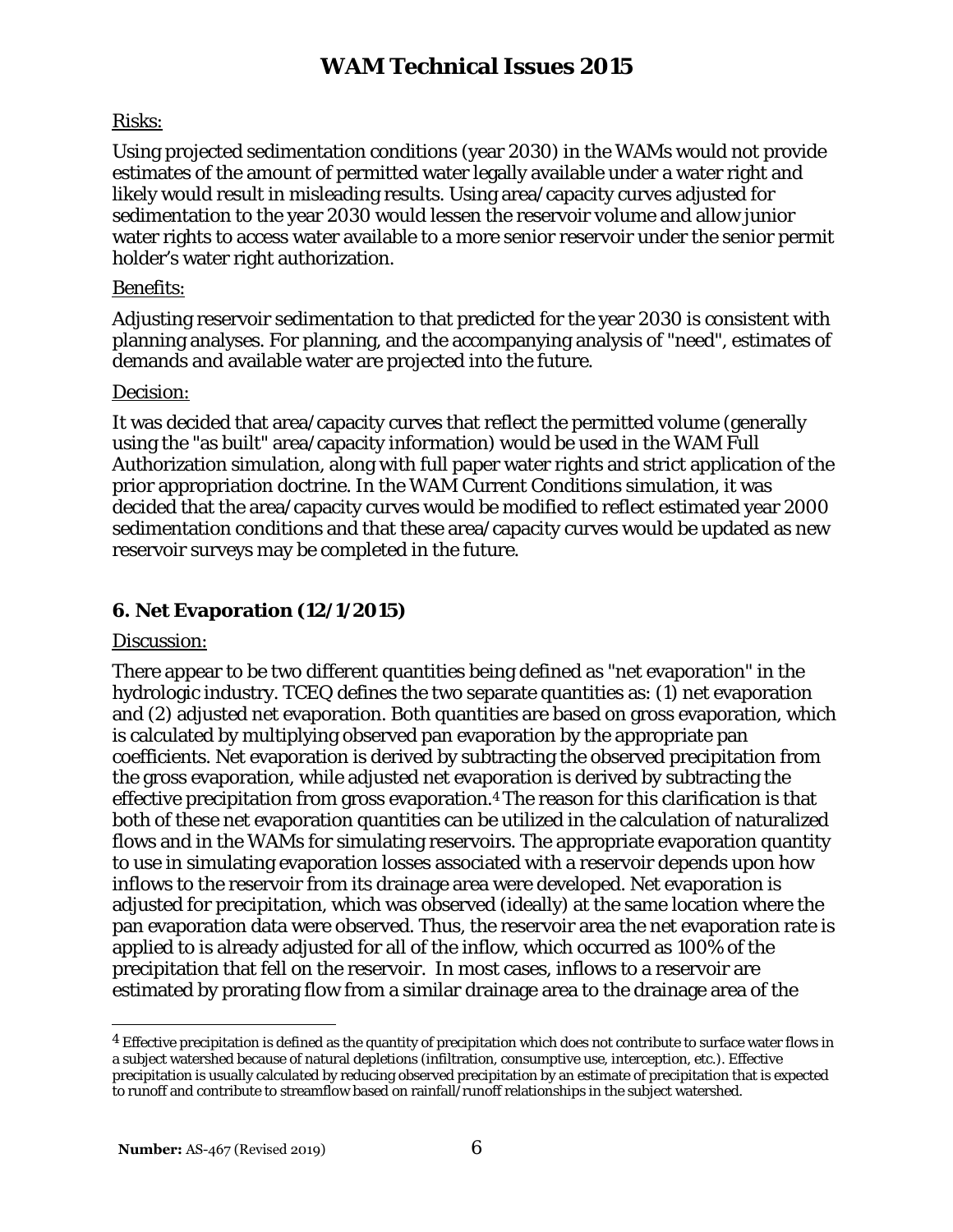reservoir. In this case, the outflow of the subject drainage area is usually the site of the dam; thus, the entire drainage area (including the inundated area) is counted as being the contributing area of inflows. After the reservoir begins impounding water, its area occupies a portion of the reservoir's drainage area. Because inflow to the reservoir is based upon the total drainage area of the reservoir's watershed in each time step of a simulation (watershed drainage areas are not usually reduced by reservoir area) there will be some degree of misrepresentation of reservoir inflow and reservoir evaporation if net evaporation is used as the evaporation rate for the reservoir area. This is because reservoir inflows are prorated to include an area for which an adjustment has already been made.

#### Solutions:

It was determined that there are two valid solutions to this problem:

- Solution 1: Make a correction (adjustment) to the net evaporation rate for the amount of precipitation that would have been lost had the reservoir area not occupied part of the watershed area (adjusted net evaporation); or,
- Solution 2: Reduce the prorated watershed's drainage area by the area of the reservoir for each time step of the simulation.

## Risks:

Evaporation data made available to the public (pre-1996) by the Texas Water Development Board (TWDB) represented adjusted net evaporation and is no longer supported by the TWDB. These data were based upon a single set of pan evaporation coefficients for the entire state, as well as a single rainfall/runoff curve for the entire state.

Historically, the hydrological development of reservoir inflows using proration from a similar watershed has employed Solution 1. It is important to note that the use of adjusted net evaporation rates in lieu of net evaporation rates should not be used in the following cases:

- To estimate evaporation losses where the inflow development technique is some methodology other than proration (deduced inflows based on historical changein storage, etc.).
- To estimate actual evaporation losses occurring from an exposed area ofwater.
- To simulate evaporation losses during the operation of off-channel reservoirs.

## Decision:

The TWDB expanded its database of pan coefficients, and developed an improved inventory of appropriate pan coefficients for different parts of the state. Additionally, the TWDB developed historical monthly gross evaporation and precipitation data, interpolated to the center of each 1-degree quadrangle across the state. These expanded resources allowed for a much better representation of evaporation effects in both the development of naturalized flows and WRAP simulations.

Wherever necessary, the WAM contractors were directed to adhere to the terms "net evaporation" and "adjusted net evaporation" to distinguish the two data types in all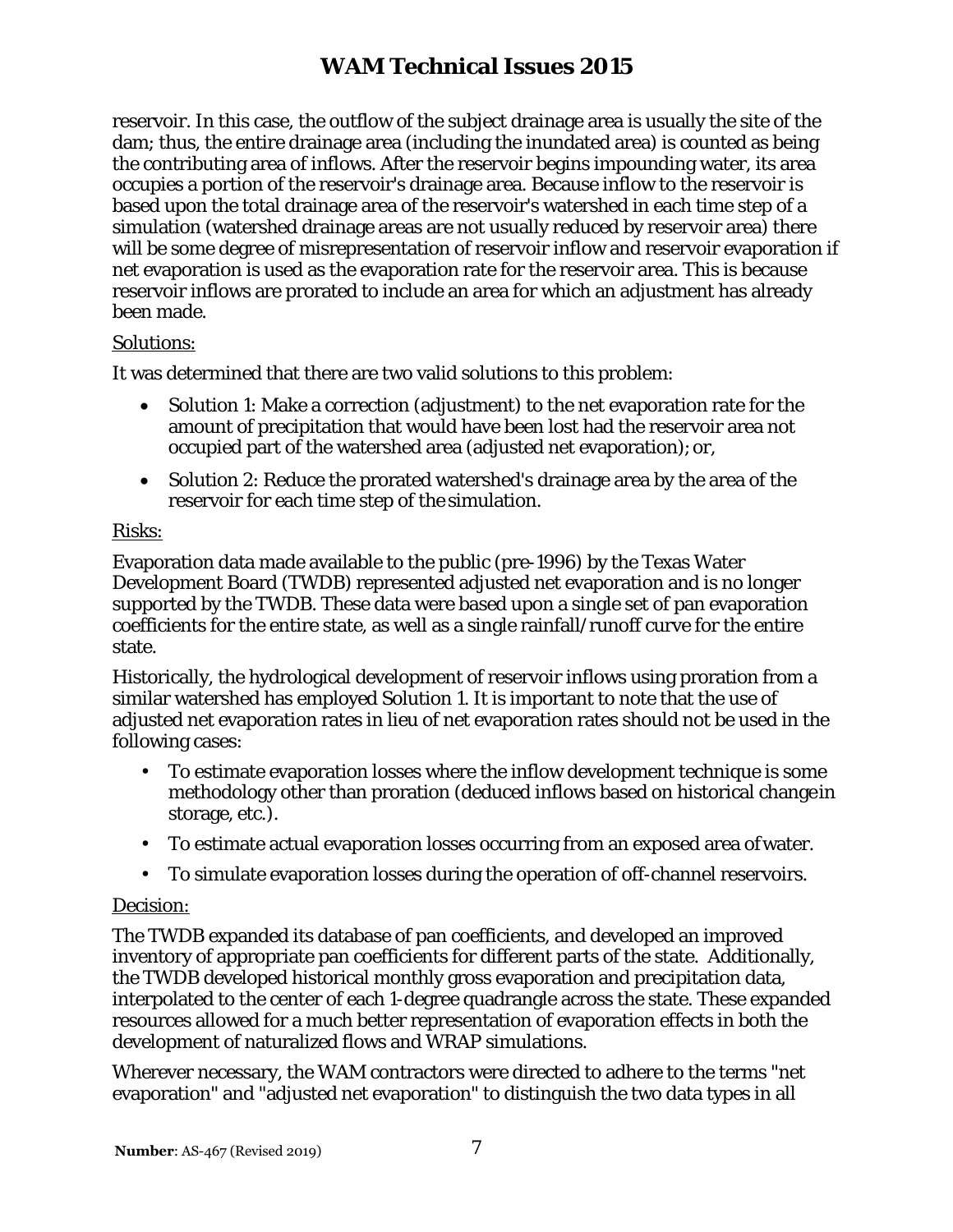model documentation. In the development of adjusted net evaporation rates, the contractors were to utilize the most appropriate precipitation and streamflow gages available for each major reservoir and were to document all

data/correlations/assumptions associated with selection of such data. If possible, the WAM contractors were advised not to use pre-1996 TWDB "net evaporation" data in the development of naturalized flows or in the WAM datasets. Instead, they were to develop their own specific net evaporation and adjusted net evaporation data utilizing the most appropriate pan evaporation coefficients available, as well as site specific rainfall/runoff relationships. If existing naturalized flow data from past studies were to be used that were based on pre-1996 TWDB net evaporation data, the WAM contractors were directed to include some analysis of the difference the use of such data may introduce into the final model output. In the November 1998 version of WRAP a new option was added to allow use of Solution 2 as described above.

# **7. Off-channel Reservoirs (12/1/2015)**

## Discussion:

Early in the development of WAMs for the initial basins, it became evident that it was difficult to accurately portray off-channel reservoirs in the models. While it is possible to simulate off-channel storage with the WRAP program, the modeling options, as they existed, imposed some problematic limitations. The options considered were : (1) not simulate off-channel reservoirs, but rather treat these water rights as direct diversions; (2) to simulate these water rights with the current limitations in WRAP; or (3) to modify WRAP to more accurately reflect the operation and permit constraints of off-channel reservoirs.

## Risks:

There are a number of currently permitted off-channel reservoirs in the state that could increase a water right's reliability. If these off-channel reservoirs are not accurately simulated, it could be difficult to derive accurate estimates of water availability for some water rights.

## Benefits:

Off-channel storage increases a water right's reliability by enabling a water right to divert and store water during high flow conditions for subsequent diversion during times when streamflow conditions prohibit diversions. Representing this capability in the WAMs was considered important for obtaining more accurate estimates of water availability for some of these types of projects.

#### Decision:

It was decided that every effort should be made to simulate water rights that include offchannel storage as having a demand distribution (based on type of use and location within a basin) for diversions from the off-channel reservoir, with the "diversions" from the associated water course limited only by the parameters contained in the water right (diversion rate extrapolated to a monthly quantity, total annual amount authorized, instream flow restriction, etc.). The WAMs were constructed to facilitate simulation of these types of water rights.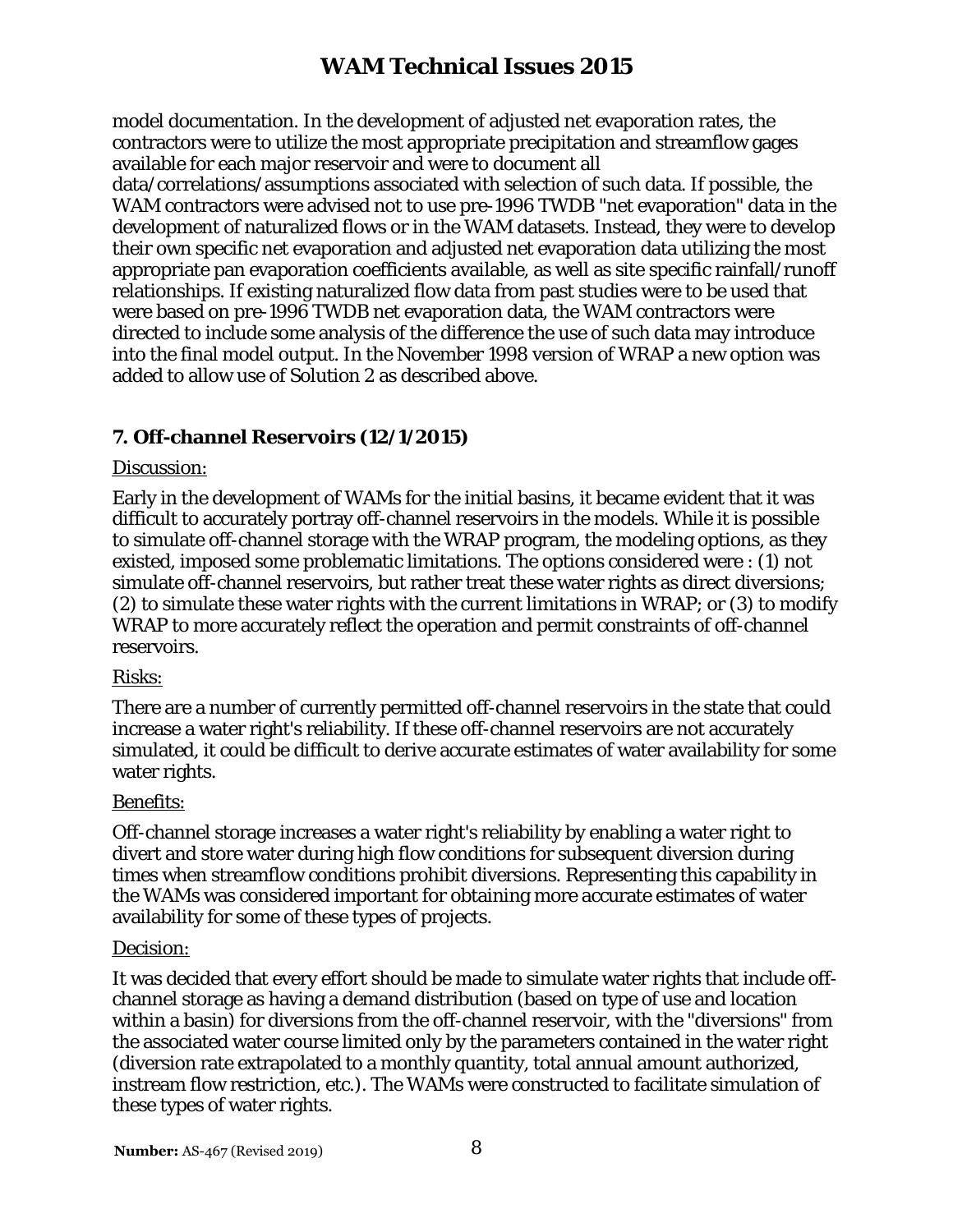#### Update – 2015

WRAP was modified in August of 1999 to include functionality to model off-channel storage.

# **8. Minimum Threshold for Reservoir Modeling (12/1/2015)**

## Discussion:

There are nearly 7,000 reservoirs throughout the State of Texas. Certain small reservoirs are exempt from permitting requirements and are not included in the WAMs; however, all permitted reservoirs are included. The issue here related to the designation of a minimum storage threshold for determining which reservoirs should be included in the naturalized flow calculations. Typically, the effect of all reservoirs need not/cannot be adjusted for in the flow naturalization process. This is because of the large total number of reservoirs in a basin, and the relative size of the large number of small reservoirs verses large reservoirs. For instance, most basins have many, in some cases hundreds, of small reservoirs constructed on non-navigable streams for domestic and livestock use which are exempt from permitting requirements. There is little to no compiled historical information available relating to storage volume or date of construction for these small domestic and livestock reservoirs.

## Risks:

The actual development of the WAMs for each of the 23 river basins was to be performed largely by contractors. Without a decision on this issue, the WAMs could be inconsistent across the state.

#### Benefits:

A consistent methodology based upon coherent assumptions would provide consistent results across the state, meeting the requirements of S.B.1.

Decision: It was determined that all major reservoirs with storage capacities greater than 5,000 acre-feet should be accounted for in the development of naturalized flows for Texas' river basins. Unpermitted domestic and livestock reservoirs need not be explicitly accounted for in the development of naturalized flows orWAMs.

## **9. Unique Numbering System for Water Rights (12/1/2015)**

#### Discussion:

During WAM development, TCEQ determined that there was no water right numbering system that produced a unique identification number for each water right. In an effort to correct this problem, TCEQ created a numbering system to provide unique identification numbers that contain intrinsic information relative to the associated right.

While the WAMs may be created with any unique identifier for water rights, utilizing the same unique identifier that is to be used in the Geographical Information System (GIS) for water rights would facilitate linkages between the WAMs and the GIS.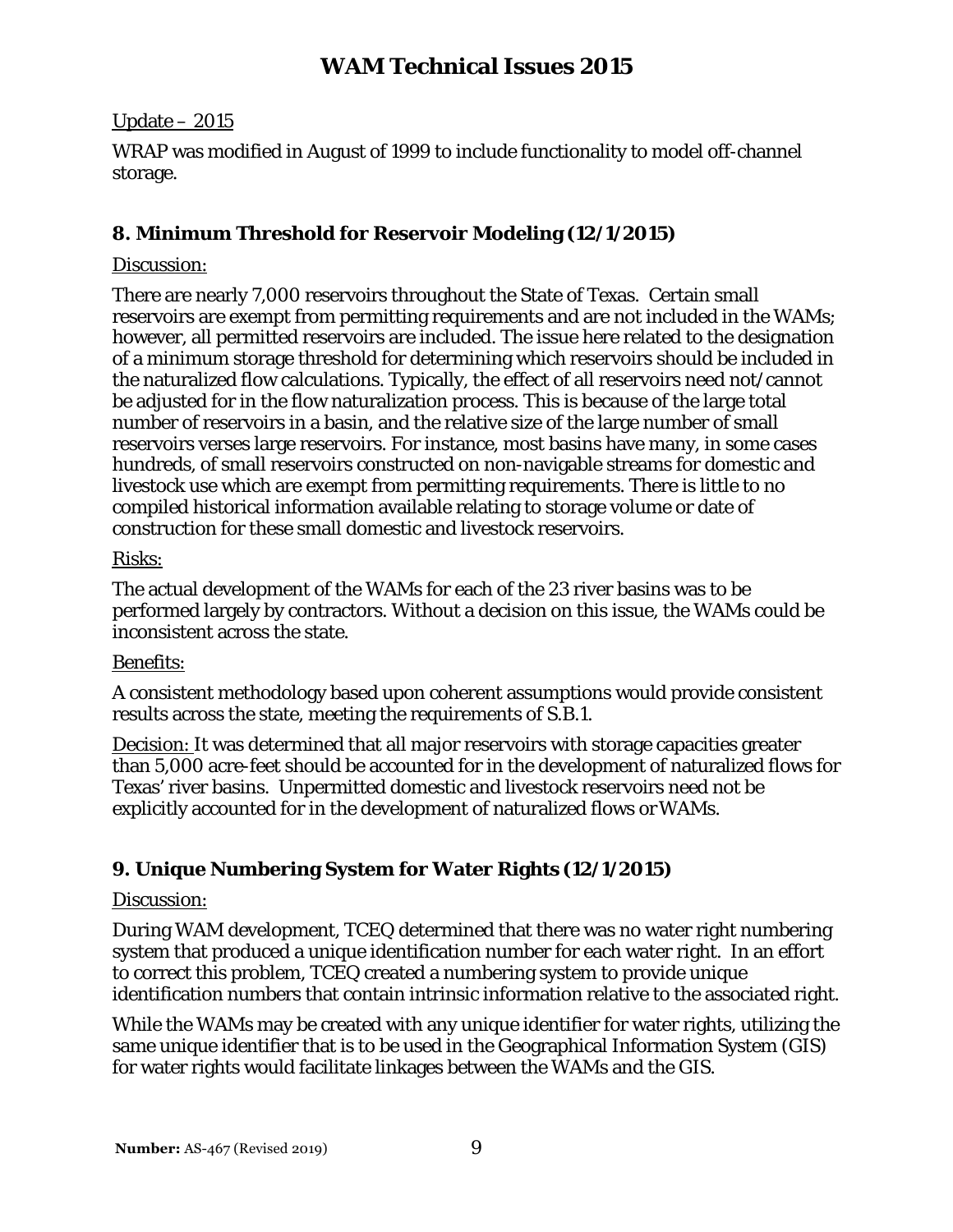Risks:

None.

Benefits:

Utilizing a common numbering system for water rights in the WAMs and in the GIS would facilitate linkages between the two systems and the maintenance of the models in the future.

Update - 2015:

The numbering system has evolved over time; however the current system used by TCEQ is:

The numbering system is TBBWWWWWDDD, where:

 $T = Type (6-adiudication or 1-permit)$ 

BB = Basin number (01 through 23)

WWWWW = Water right number (adjudication number or permit number

DDD = Descriptor:

001-099 = Direct streamflow or reservoir diversion point

101-199 = Downstream boundary of a diversion area (segment)

201-299 = Upstream boundary of a diversion area (segment)

301-399 = On-channel reservoir

401-499 = Off-channel reservoir

501-599 = Discharge point (such as WWTP discharges)

601-699 = Off-channel diversion point

701-799 = Release point. Water is only available to water right holder (releases from storage for downstream diversion, moving water to other reservoirs, interbasin transfer, etc.)

801-809 = Upstream limit of the discharge area (segment)

901-999 = Other, such as the upstream dam creating one reservoir

# **10. Return Flows (12/1/2015)**

## Discussion:

Return flows play an important and different role in both phases of creating a WAM for a river basin: (1) in the development of naturalized flows; and (2) in the construction of the WAM datasets.

# *Naturalized Flows:*

Return flows from various sources must be considered in the flow naturalization process. Many return flows, generally wastewater treatment plant discharges, are a function of surface water diversion. However, this relationship is complicated by the appearance of stormwater infiltration and inflow in the wet weather outfall flows. In addition, in many places, all or part of the potable water supply that eventually becomes wastewater return flows is from groundwater sources.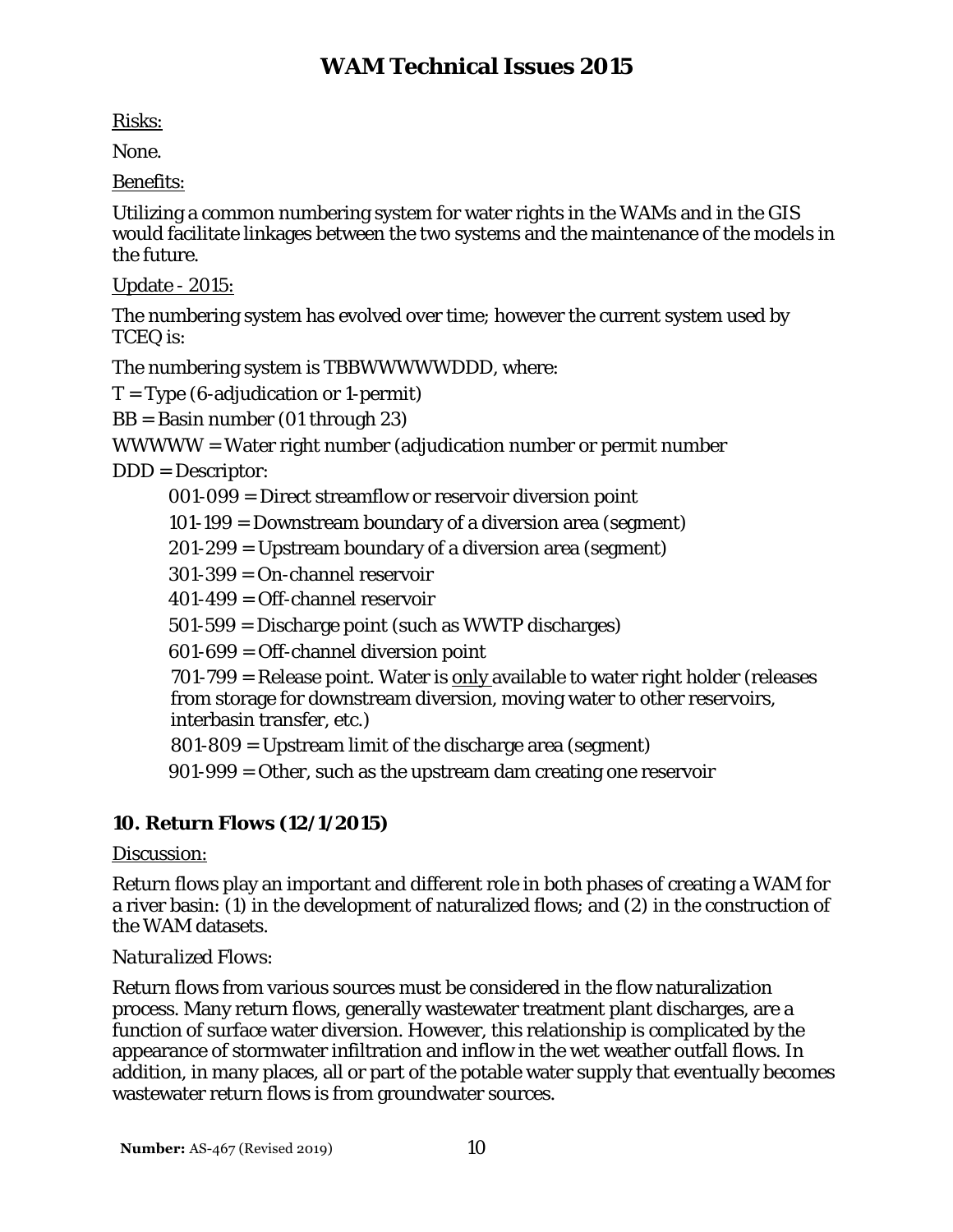#### *WAM Datasets:*

The Constant Inflow (CI) record can be used to represent simulated return flows in the WAM because, generally, the return flows included in the WAMs are thought to be relatively constant. This is because:

(1) Some entities (mostly municipal and industrial) would likely acquire water from some other source in the event of a drought in which they depleted their surface water supply.

(2) Some entities (mostly municipal and industrial) conjunctively use groundwater and surface water and discharge same; thus, groundwaterbased return flows would occur even if the surface water component was depleted.

## Risks:

There are several options for including return flows in the WAM. Each option has characteristics that could make it more applicable to one type of return flow or another. An inconsistent choice of options could result in inconsistent results across the state. In addition, return flows are included in the WAM Current Conditions simulation and there are time considerations involved in updating these return flows.

#### Benefits:

A consistent methodology based upon coherent assumptions will provide consistency across the state.

## Decision:

## *Naturalized Flows:*

Historical Return Flow is the term that should be associated with return flows used in calculating naturalized flows. Historical return flows should be based on an analysis of actual return flows and thus should consider all historical return flows to the extent practicable. This would include return flows from all types of water use activities regardless of type of use or the origin of the water. For historical return flows that are known to have occurred, but have missing data, the WAM contractor should develop and document a procedure to estimate or fill in the missing periods. Such procedure should be based on accepted hydrologic and engineering principles considering such factors as population, irrigated acreage, crop type, irrigation practice, or similar.

#### *WAM Datasets:*

In general, all return flows with a permitted flow of 1 million gallons per day (MGD) or greater should be included in the WAM Current Conditions simulations. Generally, irrigation return flows should not be included in most WAMs; however, these return flows should be included in the WAM Current Conditions simulations for the Lavaca and Colorado River Basins. Return flows in the WAM Current Conditions simulations are represented using CI records. Furthermore, all wastewater discharge permits that are authorized to discharge an average of 1 MGD or greater should be located in the WAMs as control points, although some smaller return flows may be included in theSan Jacinto WAM because of basin specific characteristics.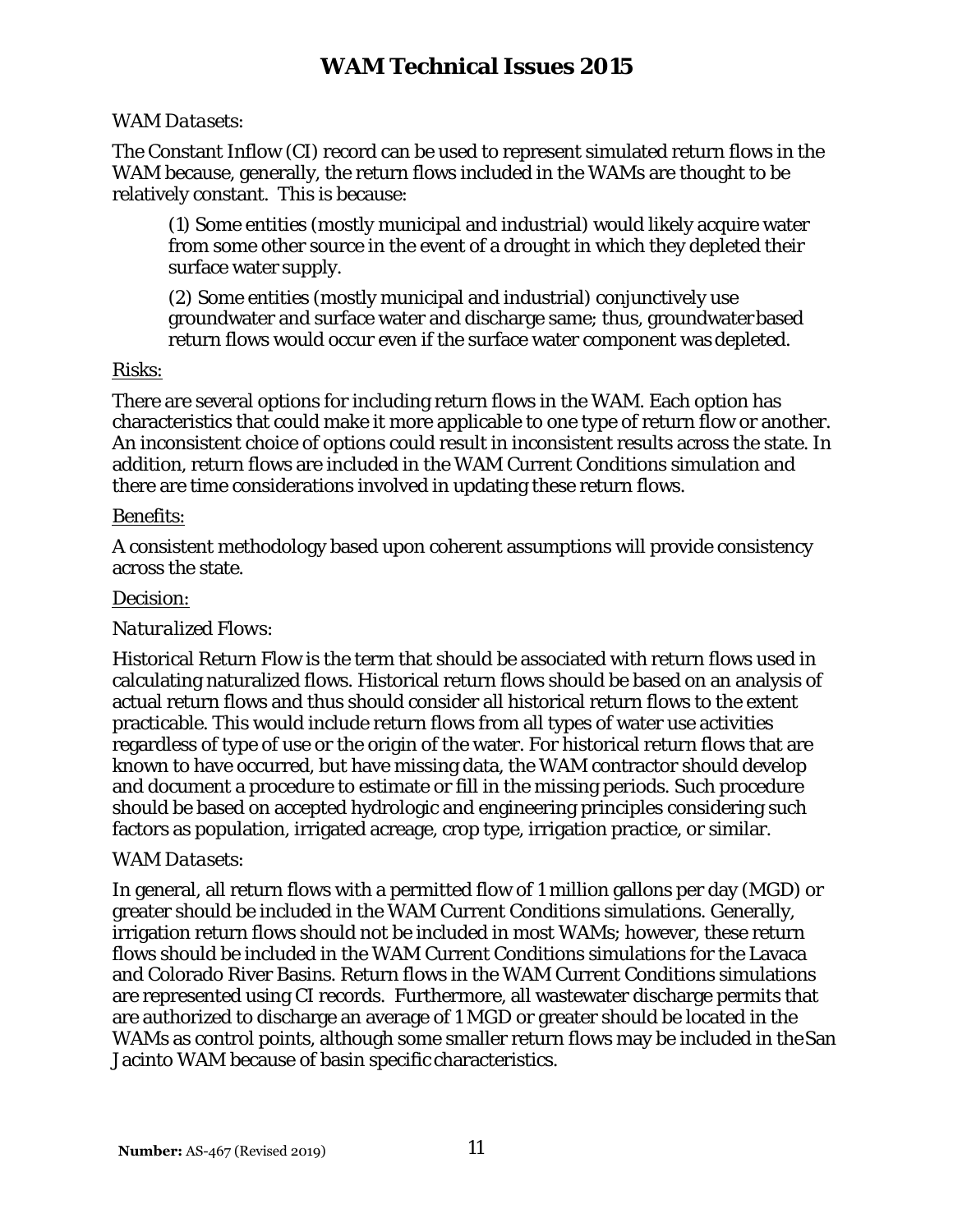Discharge values on the CI records should be based on the return flow occurrence during the most recent five year period. The CI record generally should include the minimum monthly value for each month of the five year period. TCEQ updates these return flows as needed.

## **11. Streamflow Restrictions Associated with Downstream WaterRights (12/1/2015)**

### Discussion:

Streamflow restrictions on diversions and impoundments for the protection of downstream water rights are implemented similarly to other types of streamflow restrictions. The purpose of these types of restrictions in water rights is to protect downstream senior and superior rights from upstream junior water rights diverting or impounding streamflows at the same time. The WRAP program operates in priority order, with streamflows made available to senior water rights before more junior water rights.

If these types of restrictions are included in the WAM, on-the-ground water availability for water rights with these types of special conditions could be misrepresented. Water availability could either be over- or under-estimated. WRAP operates in priority order; therefore, senior water rights would have already had the chance to take the water that was available to them before the junior water right was processed. Adding an additional restriction to those junior rights could result in double-counting the amount of water those water rights would need to pass downstream to senior water rights and water availability for these junior rights would be unduly limited. Conversely, there could be situations, especially for larger water rights, where diversions would be more limited than indicated in the model output.

#### Decision:

It was decided that streamflow restrictions designated for the protection of downstream water rights generally should not be included in the WAMs, especially for smaller permits. Some restrictions of this type, such as "Hale Clause" restrictions, should continue to be included.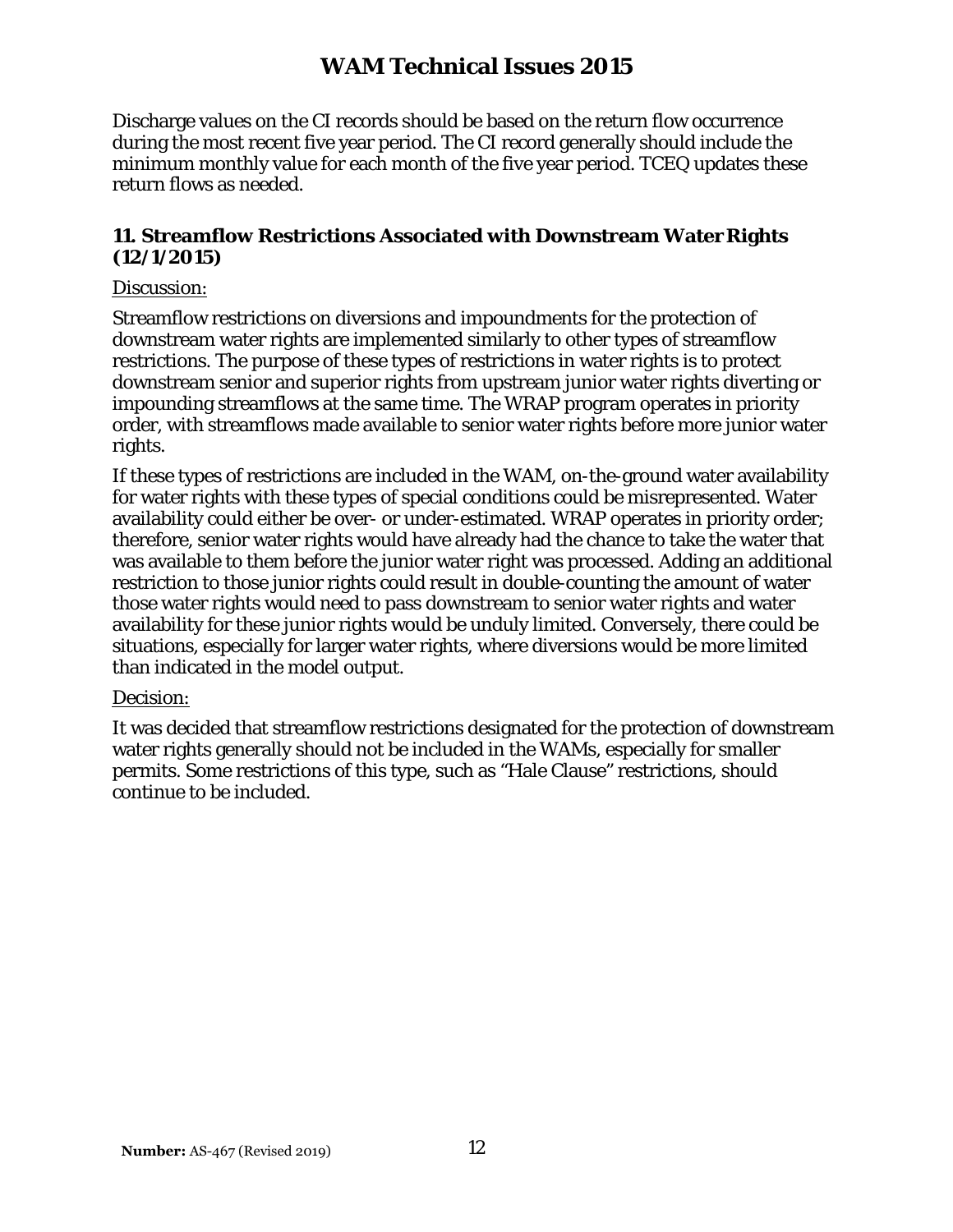# Appendix A Obsolete Technical Issues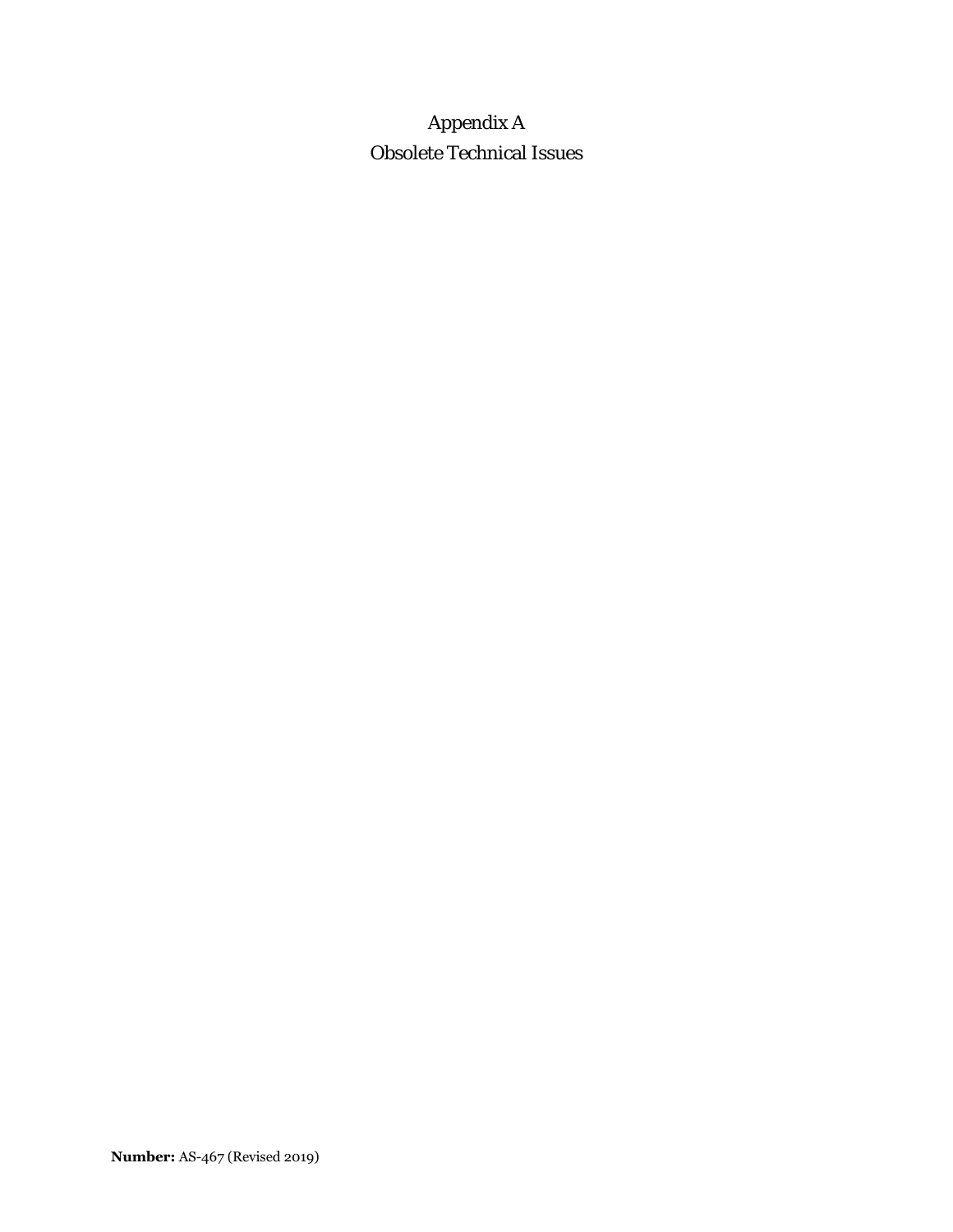## **2. Instream Reservations Not Associated with Permits (1/1/99)**

## Discussion:

The term "instream reservations" in this context refers to instream environmental flow needs to sustain viable aquatic communities. In some cases, instream reservations are requirements included in a permit. However, this issue deals with the implementation of instream reservations that are not associated with permits, such as the Planning Criteria of the Consensus State Water Plan. The two options considered were to model these instream reservations as "rights" that must be met in accordance with a priority date, or to include them as "observation points" that indicate the frequency with which flow targets are met.

## Risks:

The principle risk associated with this issue stems from potential controversy related to the priority of environmental flows. Modeling these environmental needs as a "right" would require the contractors, or someone else, to assign priority dates. Such assignment of priority dates would require more policy guidance regarding the priority of documented instream flow demands relative to existing permitted water rights.

## Benefits:

Including these instream reservations in the WRAP modeling performed for the WAM as observation points, while providing the flexibility in the WRAP code, mitigates the risk to some extent.

## Decision:

Instream flow reservations for environmental needs (both instream and bay and estuary) not associated with permits will be included in the WAM models as "observation points" only. The model control points at which these needs are placed would serve only to report the frequency and extent to which these flow needs were met and not effect any diversions. Others using these models may wish to re-run the model with these types of needs and be able to appropriate water according to a specified priority. The WRAP model will, therefore, include the flexibility to handle these types of flow needs either as "rights" with an associated priority date where they will affect diversions from rights with junior dates, or as "observation points only".

## **8. Normal Year Calculation (7/1/99)**

See Replacing Issue Titled: Drought Year Calculation) (

## <u>Discussion:</u>

To meet S.B.1 requirements the WAM models must identify the water available for diversion in the "normal" year, the "75% normal" year and the "50% normal" year.1 The nitial methodology proposed for identifying the normal year tends to select years that i are drier than could be considered normal and requires some refinement. A number of deas were discussed at various WAM Management meetings and at Technical i Coordination Meetings. The original methodology specified defining the normal year is

<sup>1</sup> Legislature no longer requires water availability information for 75% and 50% of normal.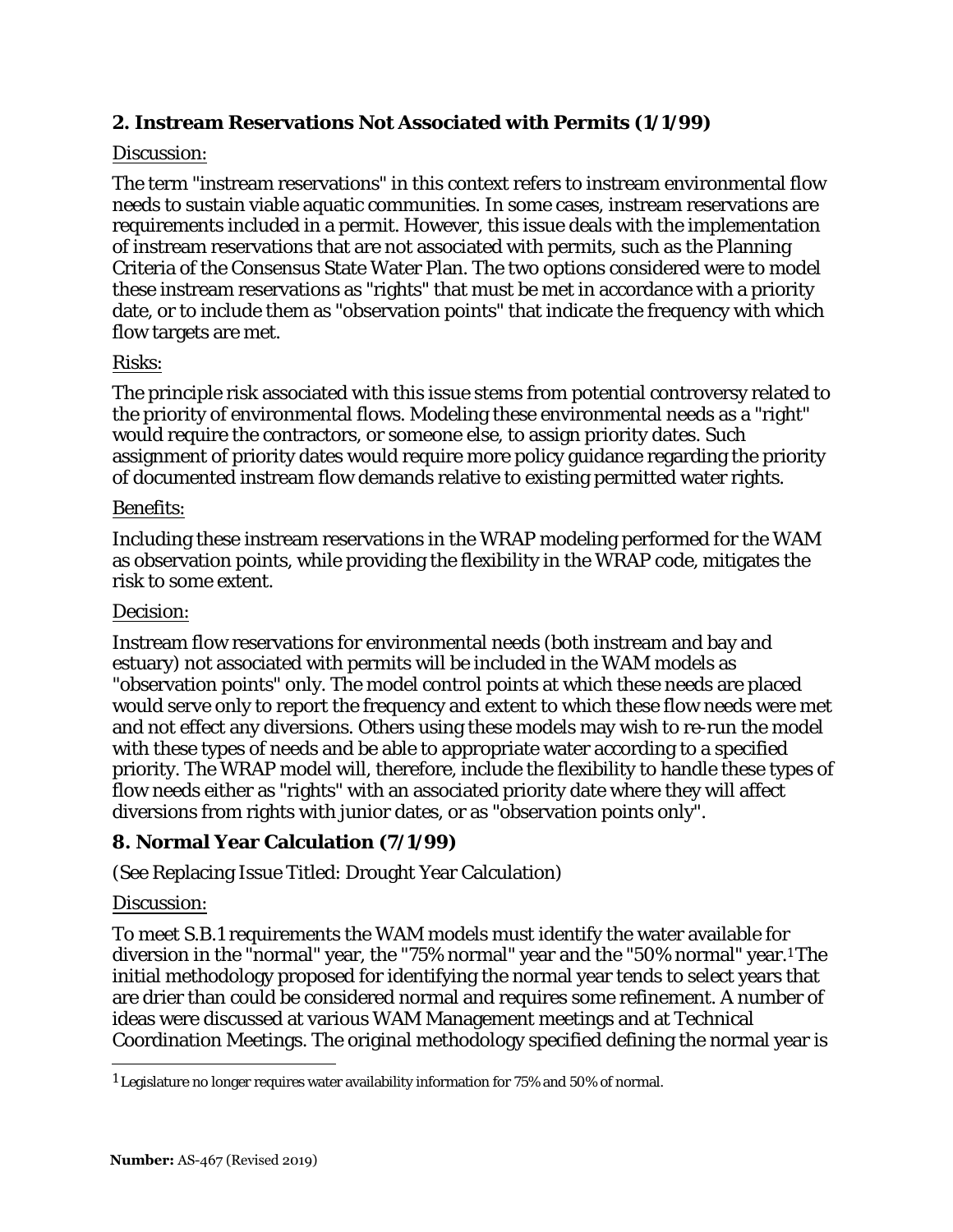based upon the annual available flow at a diversion location. Intuitively, one would expect that the normal year would provide more water for diversion that the 75% normal year, and that the 75% normal year would provide more water for diversion than the 50% normal year. However, all methods investigated based upon annual available flow, at times, failed in this respect. The relationship between available water totaled on an annual basis and, the total annual diversion, is both complex and indirect.

Risks:

None

Benefits:

Provides a year that meets the S.B.1 requirements of a "normal" year.

Decision:

The definition of the "drought of record" that was initially proposed is the year in the record during which the least amount of water can be diverted. The new method would also base the normal, 50% normal, and 75% Normal year upon the annual volume of diverted water. The definitions for "run- of-the-river" permits are:

Drought of Record: For each water right with a run-of-the-river permit, select the single year during which the least amount of water is diverted.

Normal Year: For each water right with a run-of-the-river permit, select the single year that represents the median or 50th percentile year in the simulated annual diversion record.

50% Normal Year: For each water right with a run-of-the-river permit, select the single year that is closest to mid-way between the drought of record and the Normal Year (25% percentile) in the simulated annual diversion record.

75% Normal Year: For each water right with a run-of-the-river permit select the single year that is closest to mid-way between the 50% Normal Year and the Normal Year (37.5% percentile) in the simulated annual diversion record.

The definitions for permits with associated reservoir storage are:

Drought of Record: For each water right with a run-of-the-river permit select the single year during which the least amount of water is diverted.

Normal Year: For each water right with a run-of-the-river permit select the single year that represents the median or 50th percentile year in the simulated annual diversion record.

50% Normal Year:2 For each water right with a run-of-the-river permit select the single year that is closest to mid-way between the drought of record and the Normal Year (25% percentile) in the simulated annual diversion record.

75% Normal Year: For each water right with a run-of-the-river permit select the single year that is closest to mid-way between the 50% Normal Year and the Normal Year (37.5% percentile) in the simulated annual diversion record.

<sup>2</sup>The 50% and 75% drought information was eliminated by the Texas Legislature.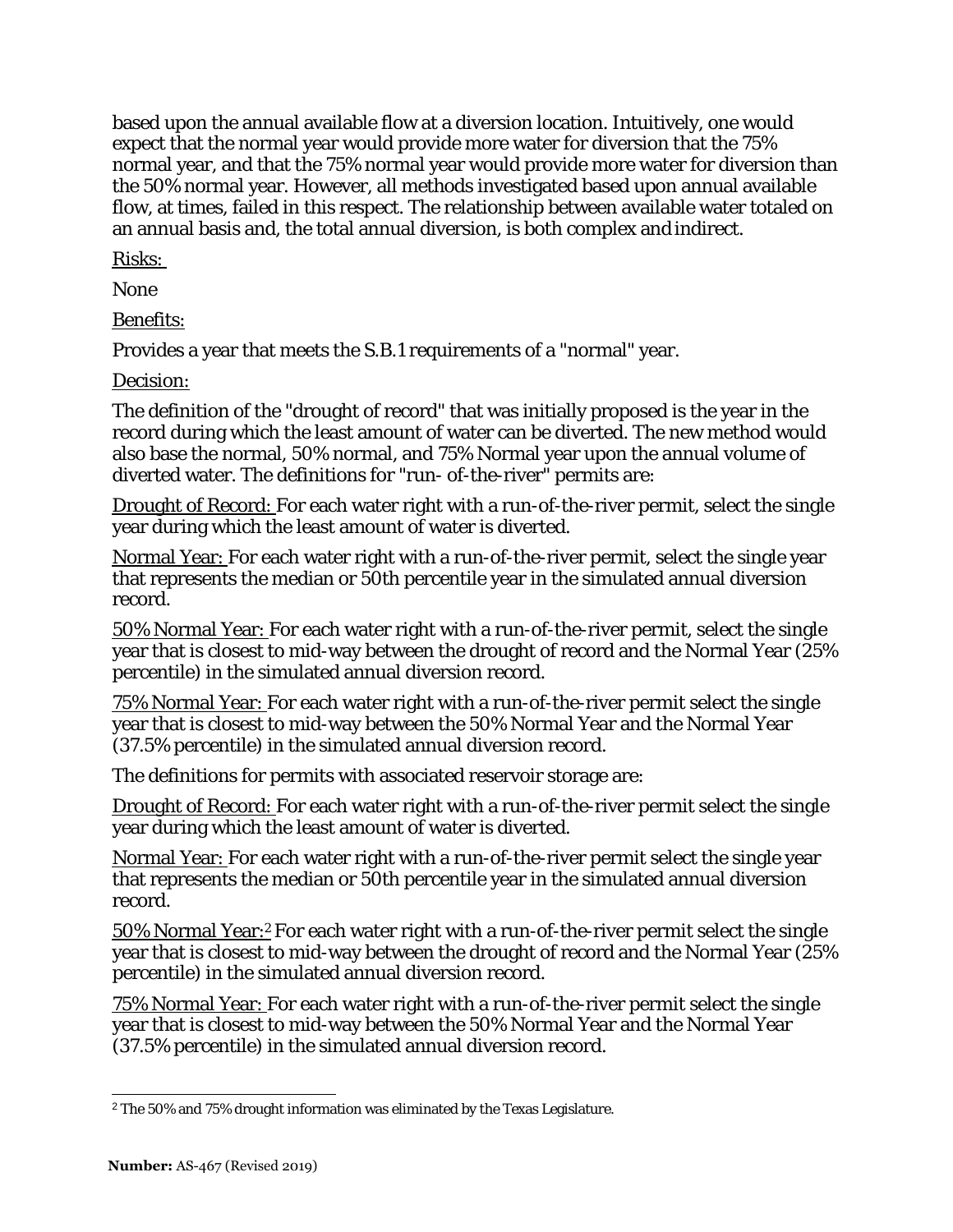The definitions are slightly different for permits with associated reservoir storage that do not include an authorized diversion amount. Normally, permits with reservoir storage and no authorized diversion right make up evaporation losses in reservoirs, usually for recreational or industrial uses. For these types of permits the definitions are:

Drought of Record: For each water right with associated reservoir storage and no diversion authorization, select the single year with the lowest mean annual reservoir storage volume.

Normal Year: For each water right with an associated reservoir storage and no diversion authorization, select the single year that represents the median or 50th percentile year in the simulated mean annual reservoir storage volume record.

50% Normal Year: For each water right with an associated reservoir storage and no diversion authorization, select the single year that is closest to mid-way between the drought of record and the Normal Year (25% percentile) in the simulated mean annual reservoir storage volume record.

75% Normal Year: For each water right with an associated reservoir storage and no diversion authorization, select the single year that is closest to mid-way between the 50% Normal Year and the Normal Year (37.5% percentile) in the simulated meanannual reservoir storage volume record.

# **10. Model Runs (10/22/99)**

Discussion:

The WAM analysis is being undertaken pursuant to the requirements of S.B.1, which directs the TNRCC to develop specific information in several areas, including

1. For all existing permits, certified filings, and certificates of adjudication, determine the projected amount of water that would be available during the drought of record, when flows are normal, 75% of normal, and 50% of normal (Note the 76th Legislature's passage of SB 657 removed the 75% of normal and 50% of normal requirements.).

2. Project the amount of water that would be made available if cancellationprocedures were instigated as described in Subchapter E, Chapter 11 of the Texas WaterCode.

3. Investigate the potential impact of municipal and industrial effluent reuse on existing water rights, instream uses, and freshwater inflows to bays andestuaries.

Accomplishing these tasks and satisfying the requirements of S.B.1 will require several different runs of the water availability model under varying conditions and assumptions. To assure that these needs are met and to provide a consistent set of requirements for each of the model development contracts, the TNRCC must stipulate the specific model runs to be made and the conditions and assumptions that comprise each.

## Risks:

The actual development of the models for each of the 22 river basins included in the WAM will be performed largely by engineering contractors. Were the TNRCC to leave the decision of how to meet the S.B.1 requirements to the individual contractors, the results would be inconsistent across the state.

## Benefits: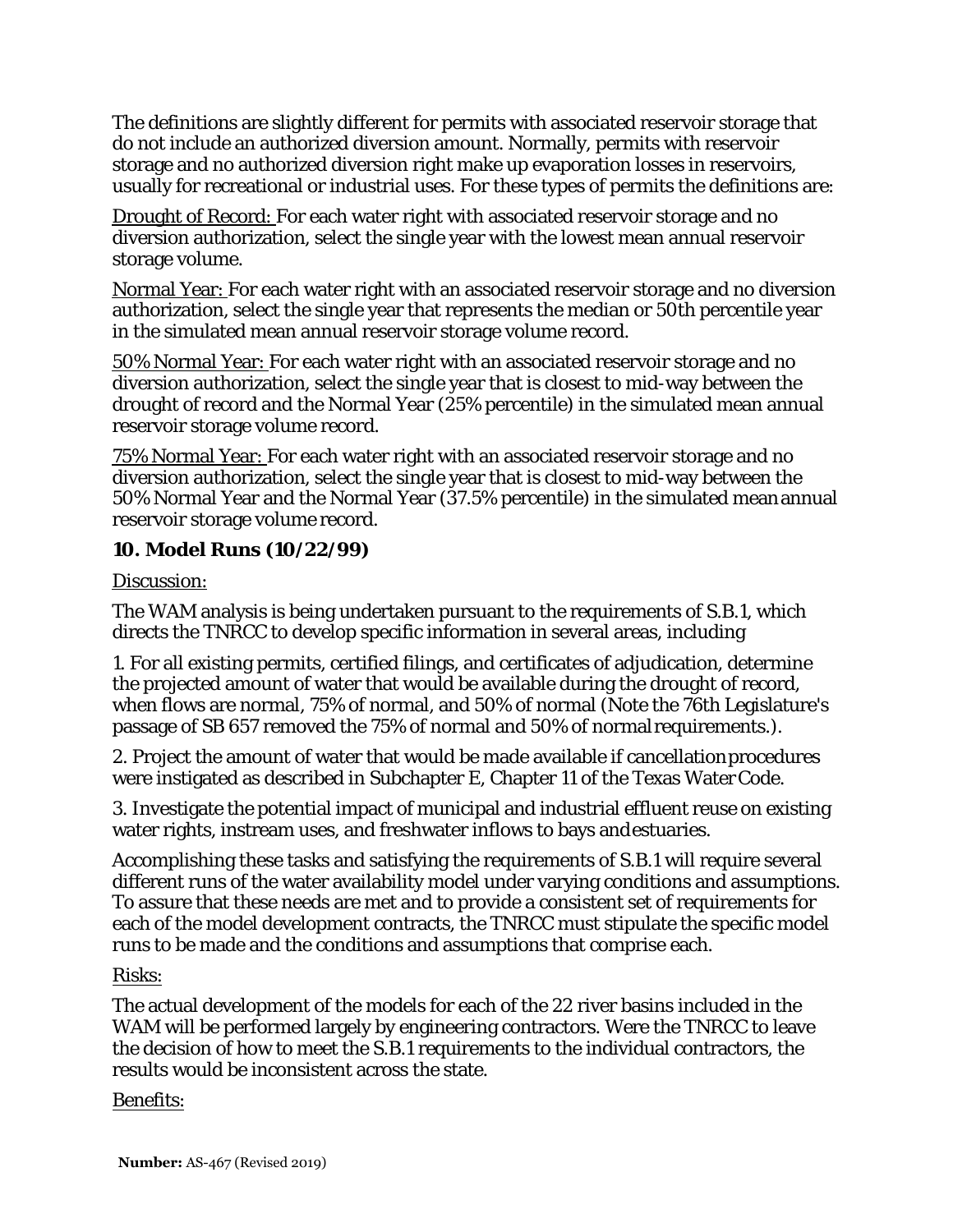These sets of model runs, along with their associated conditions and assumptions, will provide the WAM project with a consistent set of results across the State that meet the requirements of S.B.1.

Decision:

Each contractor will develop a total of nine runs of the model.3 All of these runs will require the specific chart output identified earlier in this document. The proposed runs are detailed as follows:4

*RE-USE RUNS (varied return flow amounts)*

RUN 1 (0% re-use) Authorized diversion amounts Authorized area capacity parameters Assumed return flows<sup>5</sup> No term water rights

RUN 2 (50% re-use) Authorized diversion amounts Authorized area capacity parameters 50% of assumed return flows No term water rights

RUN 3 (100% re-use) Authorized diversion amounts Authorized area capacity parameters No assumed return flows No term water rights

*CANCELLATION RUNS (varied diversion amounts, varied return flows assumptions)*

RUN 4 - Modified diversion amounts (10 years of non-use  $= 0$ ) Authorized area capacity parameters Assumed return flows No term water rights

RUN 5 - Modified diversion amounts (max use for last 10 years) Authorized area capacity parameters Assumed return flows

<sup>3</sup> The San Antonio/Guadalupe and Nueces River Basin will involve additional runs and will be handled with specific requirements at another time.

 $^4$  If a water right's special condition(s) are in conflict with the specification of the model runs, the special condition shall prevail. An example of this would be that if a water right has a special condition stating that the water right holder must return a specific quantity of water to the water course, the model should accommodate this condition in all runs, regardless of the specifications listed in the model runs.

<sup>5</sup> Assumed Return Flow – See Issue #14.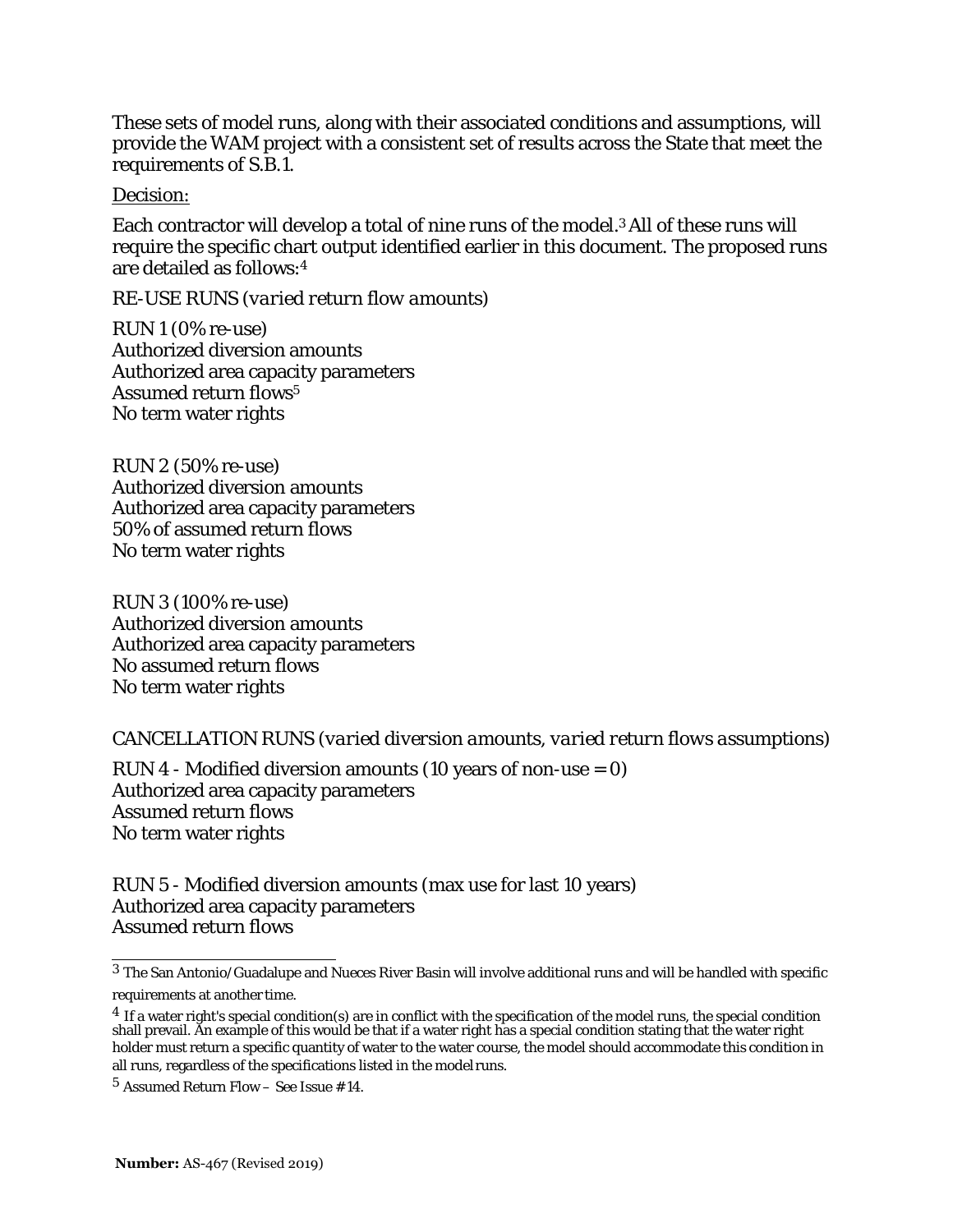#### No term water rights

RUN 6 - Modified diversion amounts (10 years of non-use = 0) Authorized area capacity parameters No assumed return flows No term water rights

RUN 7 - Modified diversion amounts (max use for last 10 years) Authorized area capacity parameters No assumed return flows No term water rights

#### *CURRENT CONDITIONS RUN (term water availability)*

RUN 8 - Modified diversion amounts (max use for last 10 years) Year 2000 area capacity parameters Assumed return flows Term water rights

## *FIRM YIELD ANALYSIS*

In addition to the eight runs described above, an additional analysis will be conducted to determine the firm yield of all major reservoirs that have consumptive water rights associated. If such major reservoir(s) are authorized any type of consumptive use other than municipal, a typical municipal demand distribution shall be applied to the annual authorized amount, for the purposes of this analysis.

Using the above described RUN3 parameters, each major reservoir that has consumptive water rights associated will be examined. If the RUN3 simulation did not produce a shortage, no additional analysis is required and the authorized amount is to be documented as the "permitted firm yield" of the reservoir. If the RUN 3 simulation resulted in a shortage for any time step in the period of record, the authorized amount for this water right will be reduced and the WRAP program will be run again. This process will be repeated until the simulated demand produces a minimum quantity of water in storage (at least 10 acre-feet). The resulting reduced demand will be documented as the "firm yield" of the reservoir.

Note that the demand is not allowed to exceed the amount authorized, even if a reservoir does not experience a shortage with the full authorized demand. This is because an increase in a water right's authorized amount would result in the increase being issued with a new priority date, and thus would not be available to the initial water right with the same simulated priority.

#### *USE OF MODEL OUTPUT*

The output of each of the model runs defined above will include the specific chart output for each water right of record identified earlier in this document. In addition, the output of the model should include a generalized report which includes a listing of unappropriated and regulated flows at a minimum of eight TNRCC Water Quality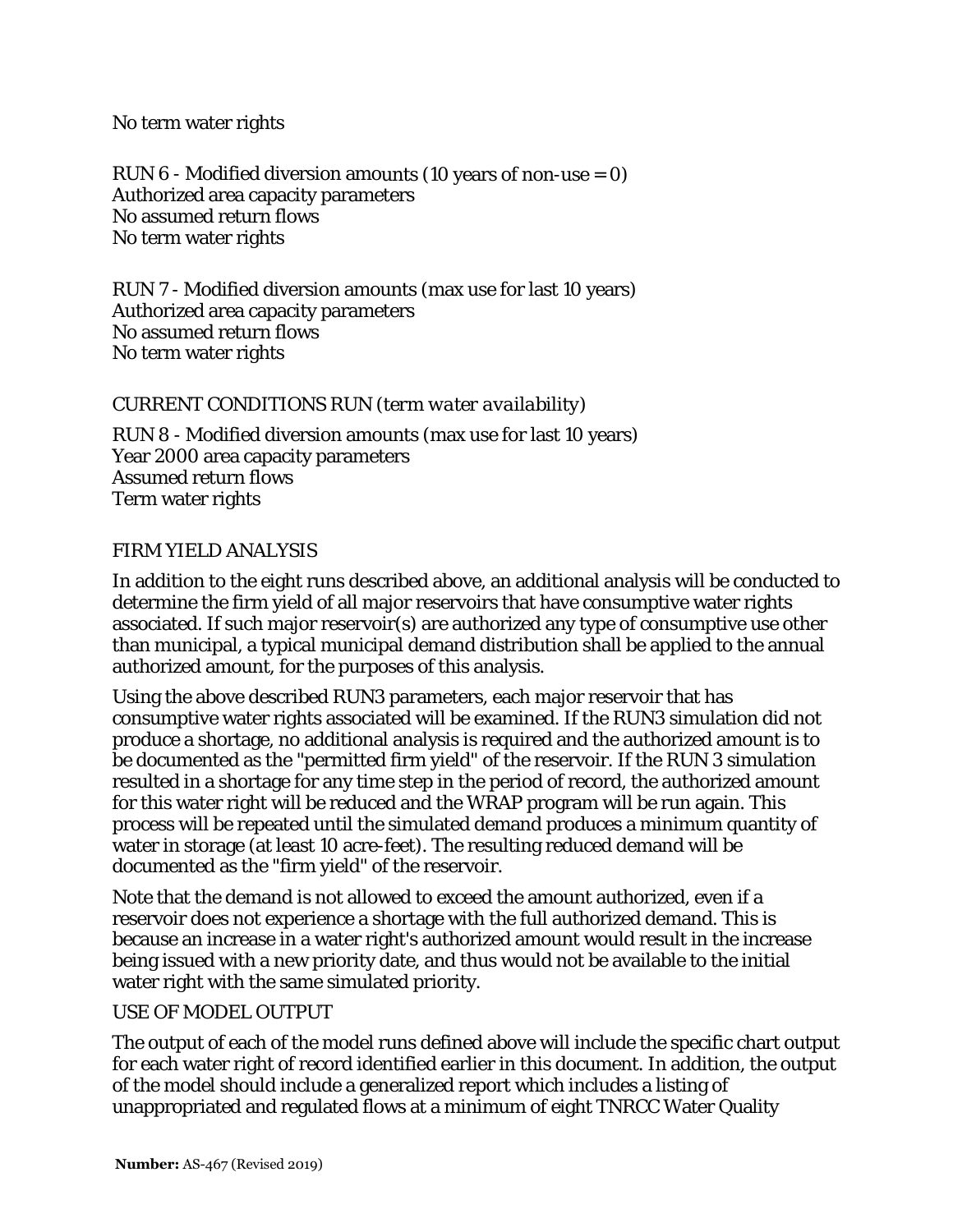Segment boundaries, the locations used in calculating naturalized flows, the most downstream control point in the basin, and other key locations throughout the basin which will be specified by the TNRCC, TWDB, and TPWD at a later date.

Instream flows will be simulated for all water rights containing such restrictions. Any water right that has a specific special condition for the protection of instream flows or inflows to the bays and estuaries will not be allowed to divert state water in any of the model runs until the specified restriction is met in the model. Because of Prior Appropriations, this requires all upstream junior water rights to be curtailed from diversion as well.

Each model run will have many control points besides water right locations. These include TNRCC water quality segment boundaries, USGS gaging stations, and other hydrologically significant locations each WAM contractor determines is needed. The regulated flow quantity can be specified as an output type for any/all control point locations in any of the model runs; thus, the impact on instream flows and bay and estuary inflows can be analyzed for all of the scenarios modeled in the 8 model runs.

# **13. Model Output for Water Right Holders (1/1/99)**

## Discussion:

The TNRCC must be able to address the questions posed by SB1 for each constructed run of the model. In addition, TNRCC must provide meaningful information to water right holders, the general public, and the scientific and professional community. While the simulated diversion output of WRAP indicates the specific amount of water a water right holder could divert in a model run for each period of record, it is not easy to decipher. The issue is to arrive at a concise report that is easy to produce from a WRAP run that could be mailed to every water right holder.

#### Risks:

The principle risk associated with this issue is the production of lengthy and/or difficult to understand model output that must be provided to every water right holder.

#### Benefits:

Concise and clearly understandable output will aid in achieving the goals of SB1. In addition, concise output will be easier and cheaper to produce and distribute.

#### Decision:

Parsons Engineering Science, Inc. will code a subroutine in the existing tables program for WRAP, or construct another post-WRAP program that will identify the drought of record for each water right of record based on the guidelines in these issues papers. The post-WRAP program code will also produce output for each water right of record. This single page, or at most two pages, of output will contain information identifying the water right holder, the specific run represented by the output, the simulated diversion information in table form, and two graphs of the simulated diversion information at the bottom of the page. The first graph is to be called "Diversion Time Series" and the other is to be called "Reliability Curve".

Diversion Time Series will show each year of the period of record on the X-axis and the annual simulated diversion expressed in acre-feet for each year of the period of record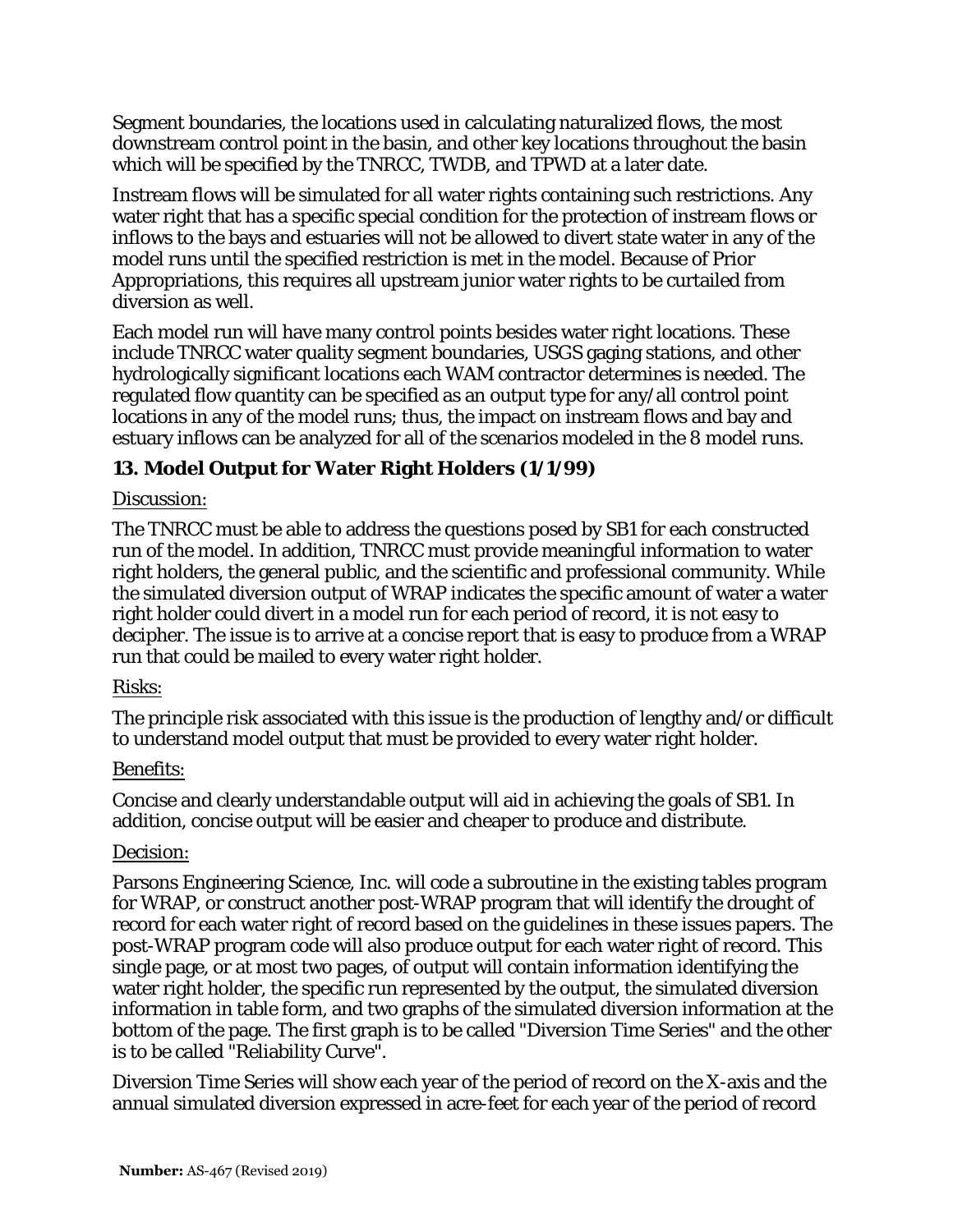on the Y-axis. The years determined to be drought will be highlighted or labeled in this graph.

Reliability Curve will show the percent of years on the X-axis and the percent of authorized demand met on the Y-axis.

# **16. Drought Year Calculation / Water Right Mailout (10/22/99)**

# Discussion:

Since the 76th legislature's passage of Senate Bill 657, the WAM's no longer have to identify the amount of water that is available to each water right holder "when flows are 75% of normal" and "when flows are 50% of normal". Rather, only the amount of water available to each water right during a drought year is now required. Consequently, Resolved Issue 8 (Normal Year Calculation) was appended with this resolved issue and logic was developed that enabled this type of information to be extracted from the WAM and sent to each water right of record.

In order to produce the water rights mailout output, a workable definition of "drought year" had to be developed. Since water availability during drought times greatly depends on type of use, demand distribution, type of diversion process (direct diversion, onchannel reservoir, etc), and other complicating factors, it was determined that the year in which the lowest simulated diversion was computed in the WAM would represent the drought year and the corresponding quantity that was diverted in this year would represent the amount of water available to each water right during a drought year. For water rights that are authorized storage with no right of diversion, simulated storage is substituted for diversion as the defining quantity.

Furthermore, it was determined that although this information could be obtained from any of the eight WAM runs, the use of RUN3 and RUN8 would be the most meaningful and useful runs to produce the water rights mailout.

# **19. Issue: RUN3 and RUN8 of the New WAMs Relating to the Review of New Perpetual Water Right Applications and Term Water Right Applications (04/18/00)**

# Discussion:

The TNRCC uses RUN3 of the new Water Availability Models (WAMs) as the run to review new perpetual water right application requests and requests for amendment of existing perpetual water rights. RUN3 simulates all water rights of record to their full authorized extent. Use of any other model run which simulates quantities less than that which is authorized by permit may result in over-appropriation of the State's surface water resources by issuing additional water rights based upon water that has already been authorized to senior perpetual water rights. The TNRCC uses RUN8 to review new term permit water right application requests and requests for amendment of existing term permit water rights. RUN8 simulates all basin water rights based upon the following estimates: water rights' reported maximum annual use in the last ten years; current sedimentation conditions in major reservoirs; and current diversion/return flow relationships.

# Risks: